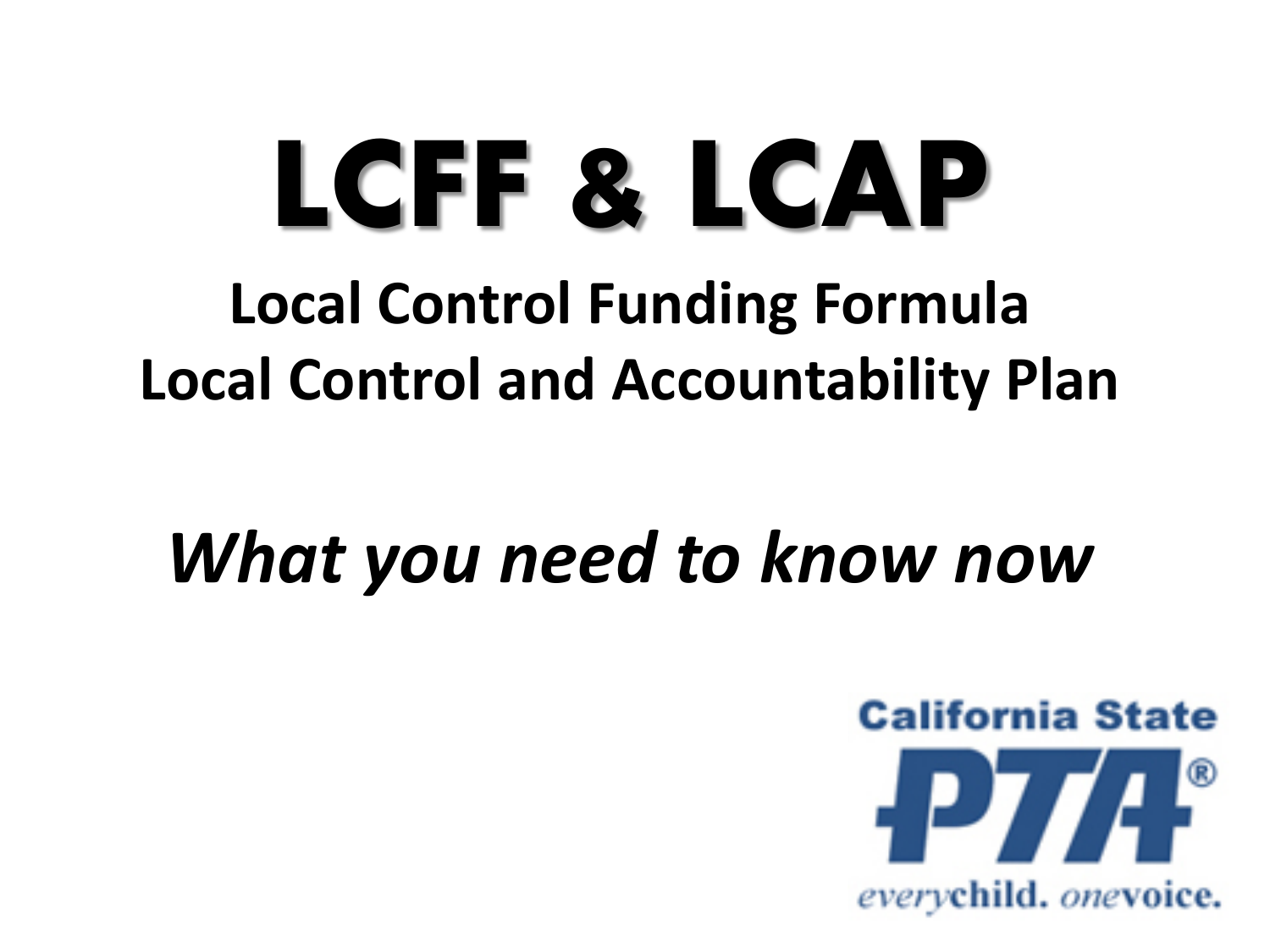# **Local Control Funding Formula Big Ideas:**

- More money for high-need students
- Shifts funding decisions from state to school districts
- Local flexibility on how to spend money
- Accountability plans and parent input
- This is a transition year and districts are still recovering from past funding cuts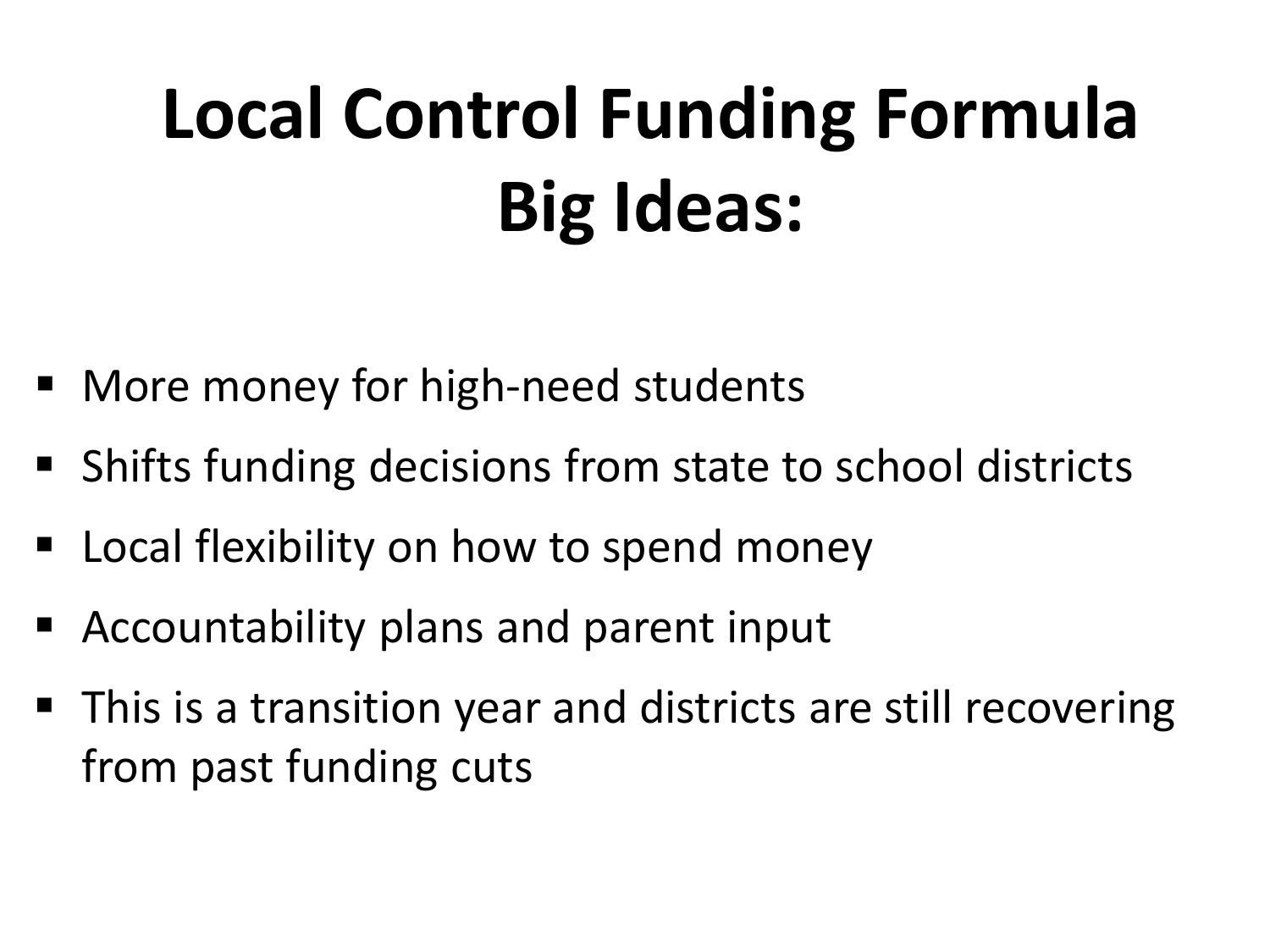# **What is changing?**

#### **Before LCFF After LCFF**

Amount of money each district received per student was called **" Revenue Limit"**

Much of the money given to school districts was restricted to particular programs, called **categorical programs**  Per student funding is now called the **LCFF base grant** – with a different amount depending on student grade level

- Most of the money is **now NOT restricted to a particular use.**
- More money called **Supplemental Grants**  goes to help high needs students: English Language Learners, low income students and foster children.
- Even more money called **Concentration grants** goes to school districts with 55%+ of these students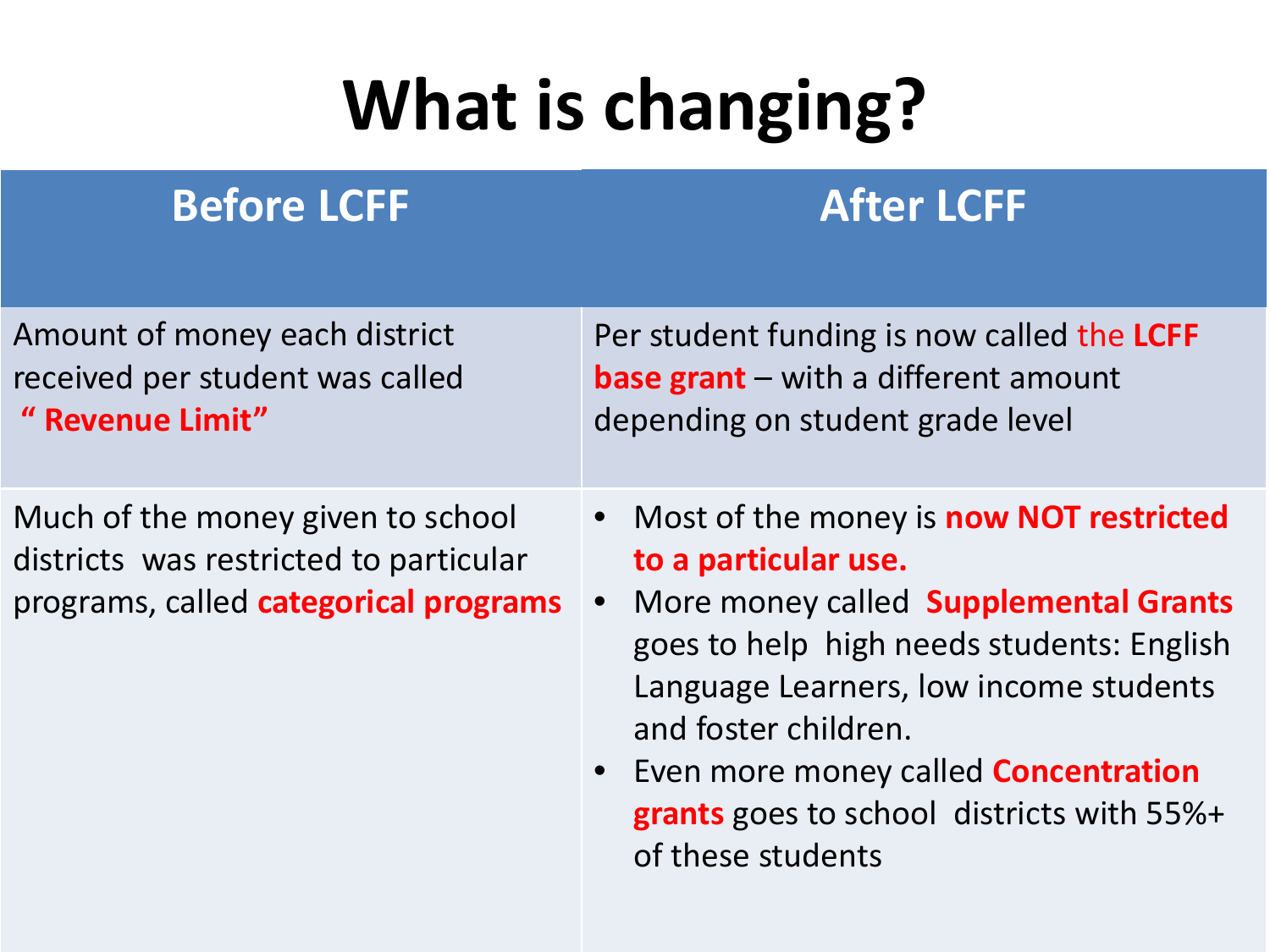# **More changes**

| <b>Before LCFF</b>                                                                                                                      | <b>After LCFF</b>                                                                                       |
|-----------------------------------------------------------------------------------------------------------------------------------------|---------------------------------------------------------------------------------------------------------|
| State categorical programs<br>• Special Education<br>• After-school<br>· School lunches<br>• QEIA<br>• Transportation<br>$\bullet$ TIIG | These programs remain.                                                                                  |
| Accountability and<br>performance process<br>separate from funding                                                                      | Required accountability plans<br>must show how funds are<br>used by districts to improve<br>performance |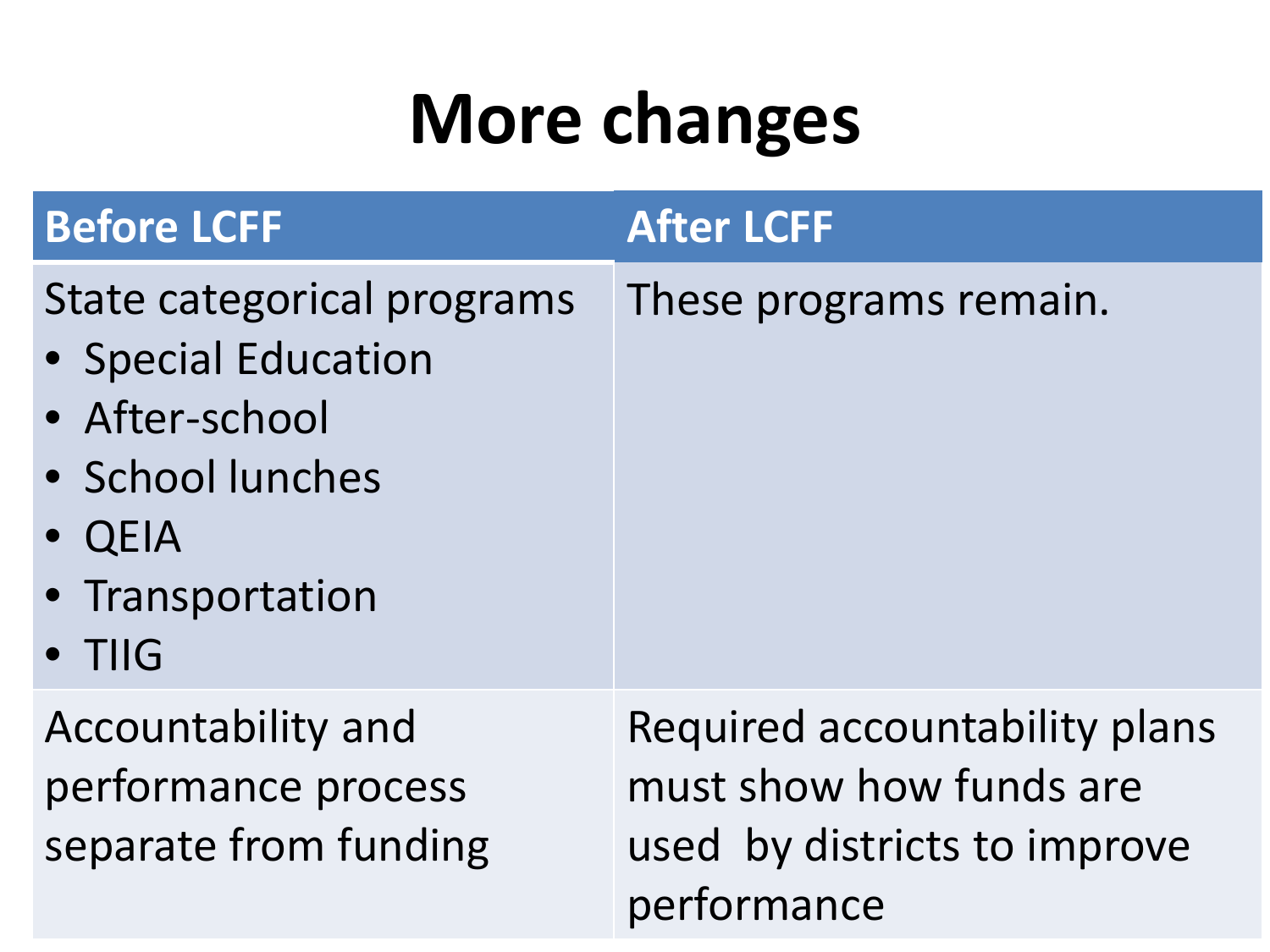# **Under LCFF**

**Concentration Grant 50% of Base Grant**

**Supplemental Grant 20% of Base Grant For each at-risk student**

#### **Base Grant**

**Grades K-3 Grades 4-6 Grades 7&8 Grades 9-12**

**Actual funding will depend on district's prior revenue levels along with other factors.**

# **Per Pupil Funding LCFF**

#### **Concentration Grant**

– Districts/counties with over 55% of atrisk students receive additional per student concentration grant

#### **Supplemental Grant for at-risk students**

- Low Income
- English Learners
- Foster Youth

#### **Base Grant based on grade level**

\*ERT – Economic Recovery Target means no district will receive less money than under the old system. Most will receive more.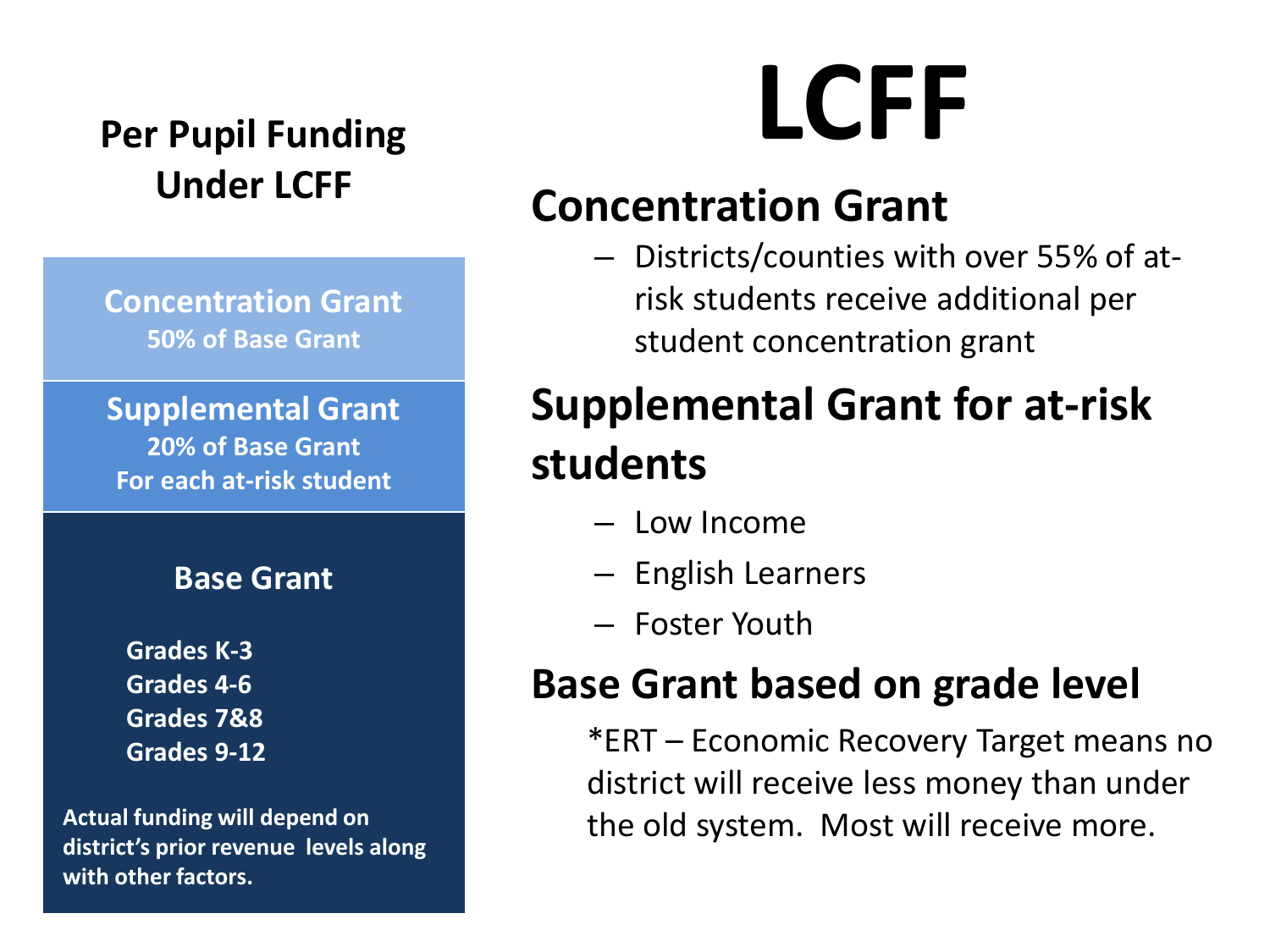# **What Happens When?**

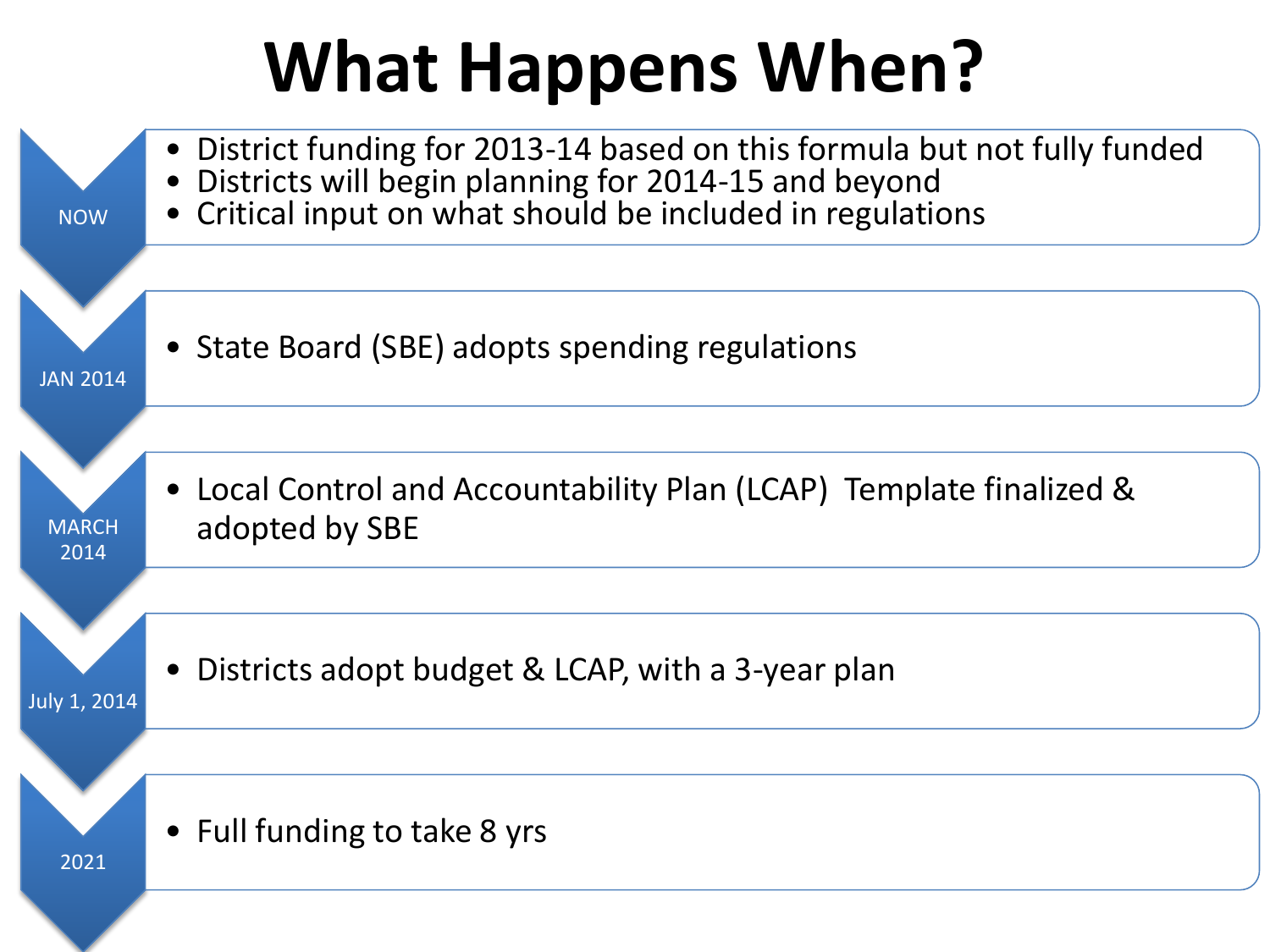## **State priorities that must be in district plans:**

- Student achievement
- Student engagement
- School climate
- Basic services credentialed teachers, instructional materials, facilities
- Implementation of Common Core
- Access to broad curriculum
- Pupil outcomes
- **Parental involvement**
	- Efforts to seek parent input
	- Promotion of parental participation
	- Parent advisory committees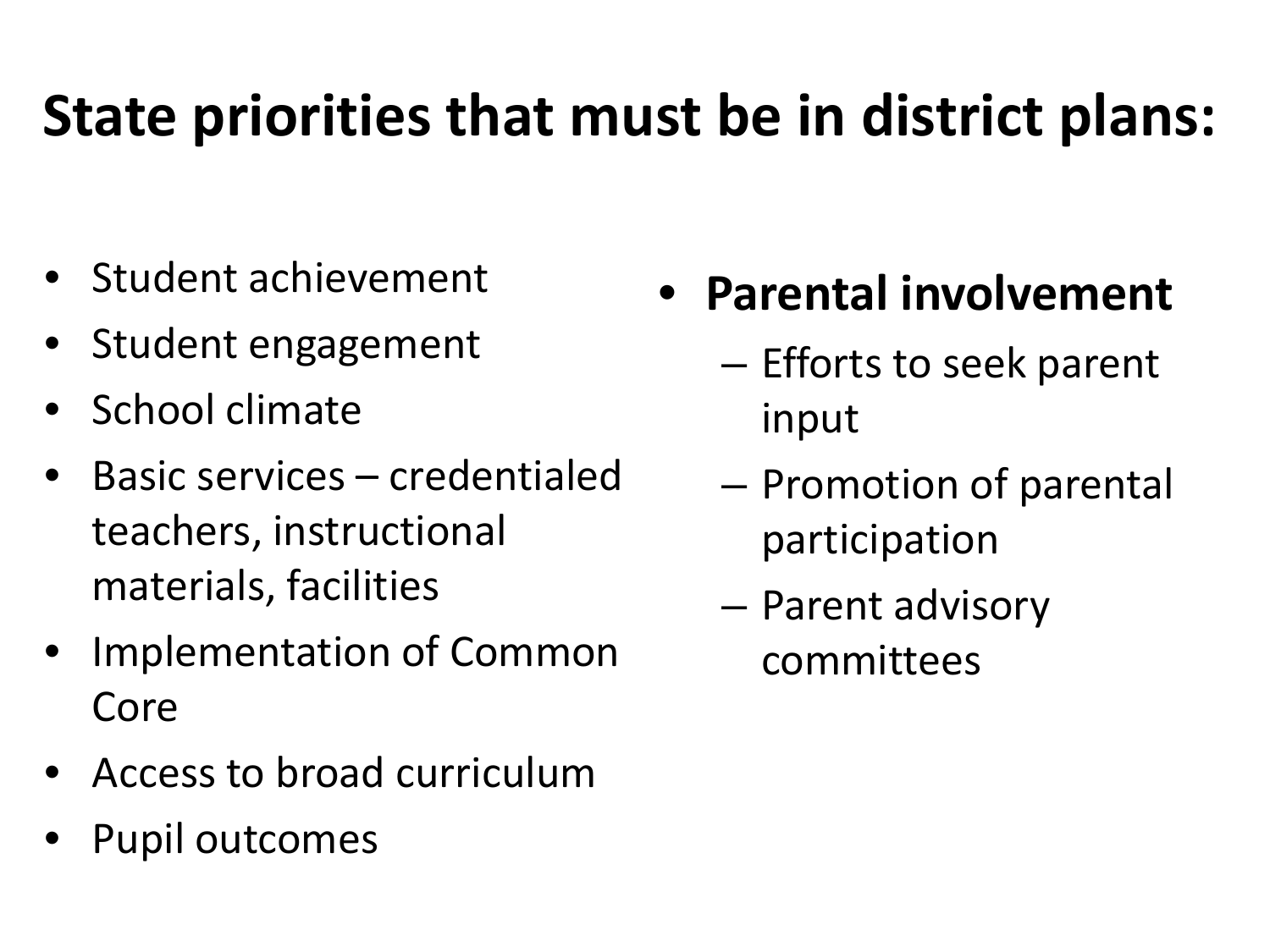# **What is the process for accountability?**

#### **Decisions that have been made:**

- Public input on district budget & Local Control and Accountability Plan (LCAP) go hand-in-hand
- Parent input is mandatory, including a district advisory committee
- Extra funding for high-need kids must be spent on them

### **Decisions yet to be made:**

– Consequence for not showing improvement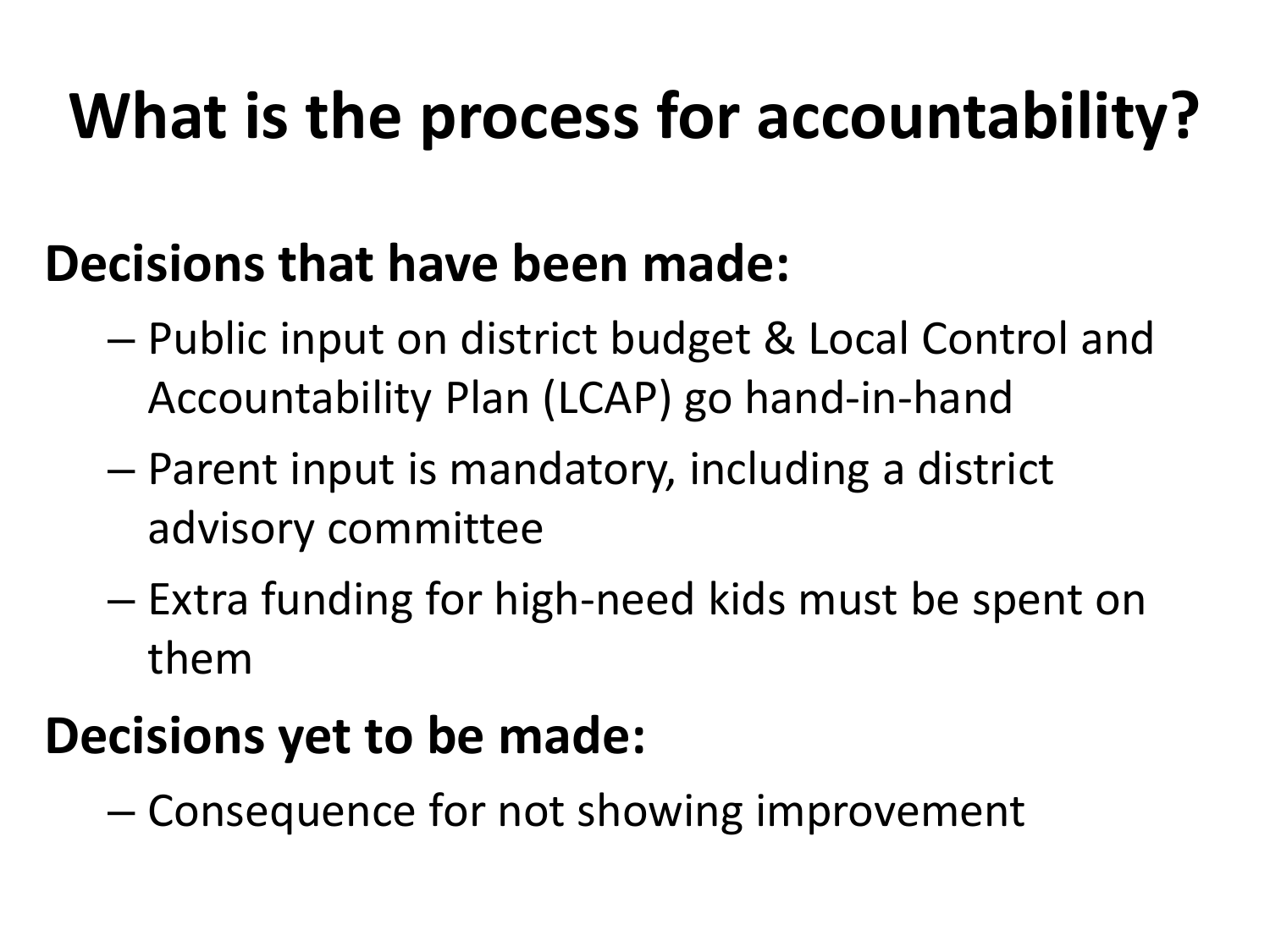# **What should YOU do now?**

Learn

- How LCFF and LCAP work
- How much funding your district will actually receive this year.
- What your local districts/schools are doing ask the hard questions

Share

– Your questions and concerns

Advocate

- Talk to your local school board (Do you know when they meet?
- Identify and support local leaders in this important new parent role
- Send written input to the State Board especially about the LCAP template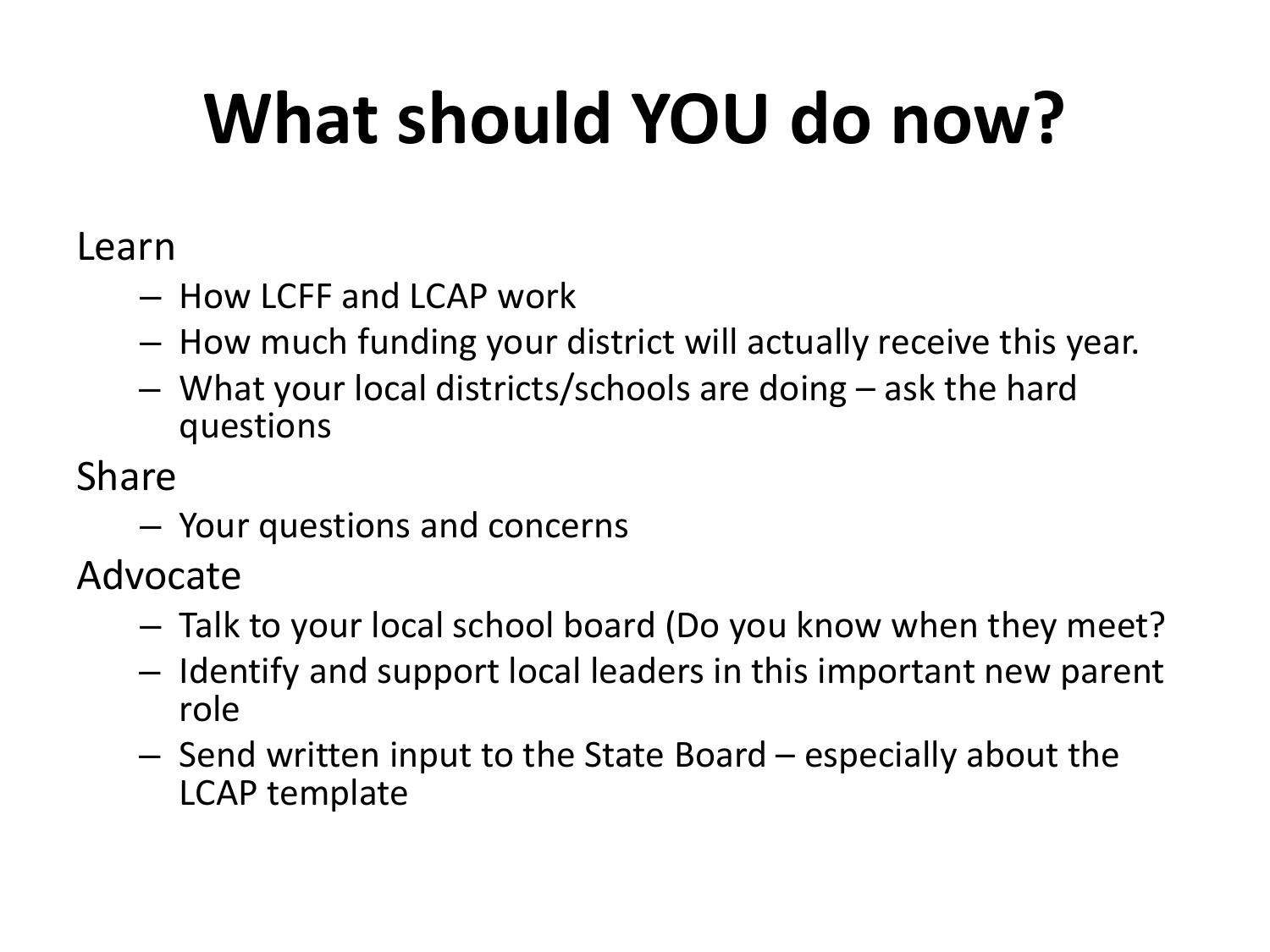# **What is California PTA doing next?**

Developing materials and resources for parents

- Updates **-**Website info
- 

– Fact sheets **-**Talking points

– Advocacy guidelines

Sharing resources from other organizations:

- [www.lao.ca.gov](http://www.lao.ca.gov/)
- [www.csba.org](http://www.csba.org/)

Representing PTA at stakeholder meetings